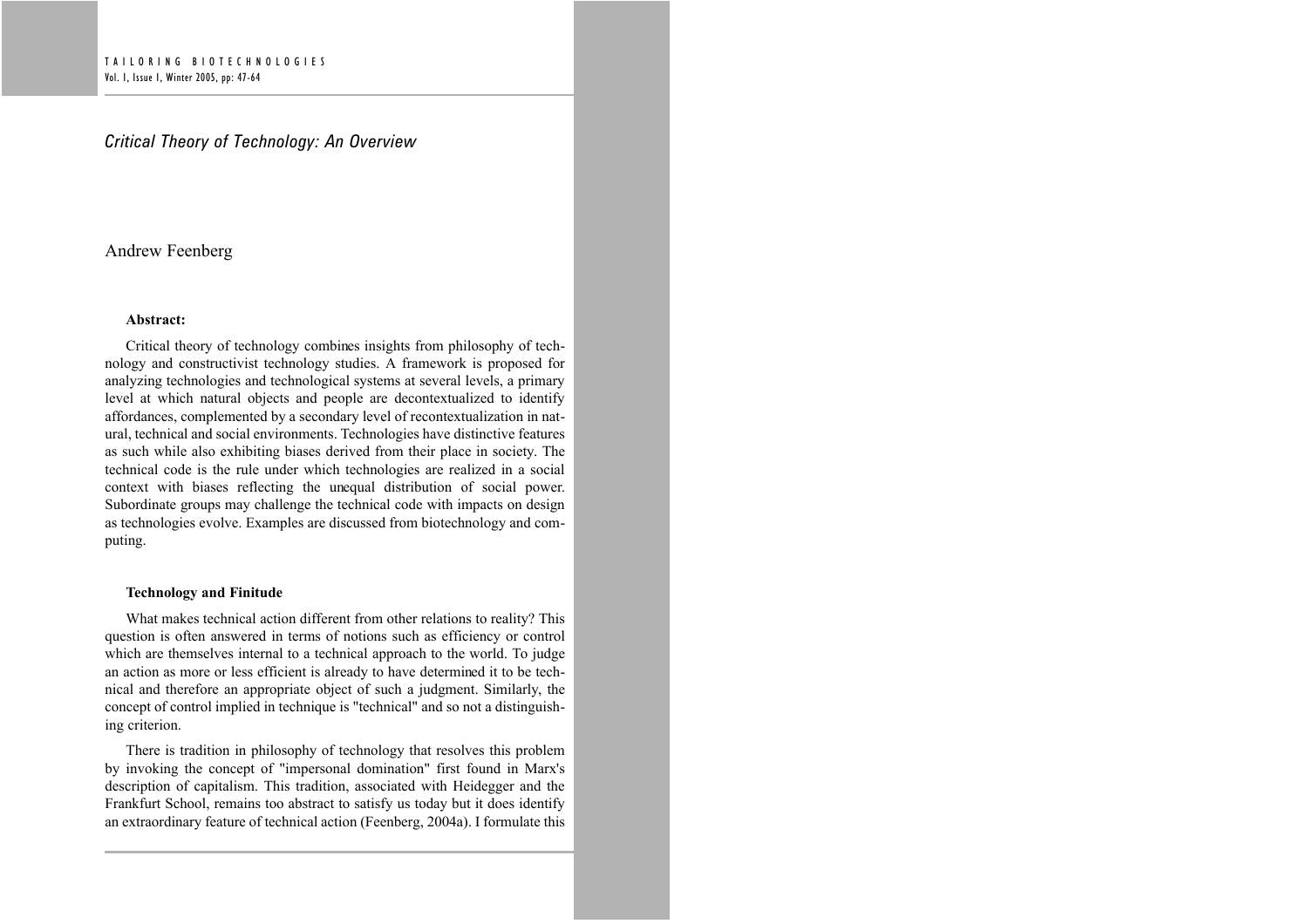feature in systems theoretic terms, distinguishing the situation of a finite actor from a hypothetical infinite actor capable of a "do from nowhere."1 The latter can act on its object without reciprocity. God creates the world without suffering any recoil, side effects, or blowback. This is the ultimate practical hierarchy establishing a one way relation between actor and object. But we are not gods. Human beings can only act on a system to which they themselves belong. This is the practical significance of embodiment. As a consequence, every one of our interventions returns to us in some form as feedback from our objects. This is obvious in everyday communication where anger usually evokes anger, kindness, and so on.

Technical action represents a partial escape from the human condition. We call an action "technical" when the actor's impact on the object is out of all proportion to the return feedback affecting the actor. We hurtle two tons of metal down the freeway while sitting in comfort listening to Mozart or the Beatles. This typical instance of technical action is purposely framed here to dramatize the independence of actor from object. In the larger scheme of things, the driver on the freeway may be at peace in his car but the city he inhabits with millions of other drivers is his life environment and it is shaped by the automobile into a type of place that has major impacts on him. So the technical subject does not escape from the logic of finitude after all. But the reciprocity of finite action is dissipated or deferred in such a way as to create the space of a necessary illusion of transcendence.

Heidegger and Marcuse understand this illusion as the structure of modern experience. According to Heidegger's history of being, the modern "revealing" is biased by a tendency to take every object as a potential raw material for technical action. Objects enter our experience only in so far as we notice their usefulness in the technological system. Release from this form of experience may come from a new mode of revealing but Heidegger has no idea how revealings come and go.

Like Marcuse, I relate the technological revealing not to the history of being, but to the consequences of persisting divisions between classes and between rulers and ruled in technically mediated institutions of all types. Technology can be and is configured in such a way as to reproduce the rule of the few over the many. This is a possibility inscribed in the very structure of technical action which establishes a one way direction of cause and effect.

Technology is a two-sided phenomenon: on the one hand the operator, on the other the object. Where both operator and object are human beings, technical action is an exercise of power. Where, further, society is organized around technology, technological power is the principle form of power in the society. It is realized through designs which narrow the range of interests and concerns that can be represented by the normal functioning of the technology and the institutions which depend on it. This narrowing distorts the structure of experience and causes human suffering and damage to the natural environment.

The exercise of technical power evokes resistances of a new type immanent to the one-dimensional technical system. Those excluded from the design process eventually suffer the undesirable consequences of technologies and protest. Opening up technology to a wider range of interests and concerns could lead to its redesign for greater compatibility with the human and natural limits on technical action. A democratic transformation from below can shorten the feedback loops from damaged human lives and nature and guide a radical reform of the technical sphere.

### **Instrumentalization Theory**

Much philosophy of technology offers very abstract and unhistorical accounts of the essence of technology. These accounts appear painfully thin compared to the rich complexity revealed in social studies of technology. Yet technology has the distinguishing features sketched above and these have normative implications. As Marcuse argued in One-Dimensional Man, the choice of a technical rather than a political or moral solution to a social problem is politically and morally significant. The dilemma divides technology studies into two opposed branches. Most essentialist philosophy of technology is critical of modernity, even anti-modern, while most empirical research on technologies ignores the larger issue of modernity and thus appears uncritical, even conformist, to social critics (Feenberg 2003).

I find it difficult to explain my solution to this dilemma as it crosses lines we are used to standing behind. These lines cleanly separate the substantivist critique of technology as we find it in Heidegger from the constructivism of many contemporary historians and sociologists. These two approaches are usually seen as totally opposed. Nevertheless, there is something obviously right in both. I have therefore attempted to combine their insights in a common

**<sup>48</sup> 49** The implied reference is to the concept of a godlike "view from nowhere." If it were not too cute, one might 1rephrase the point here as a "do from knowhere," i.e. action understood as just as indifferent to its objects as detached knowing.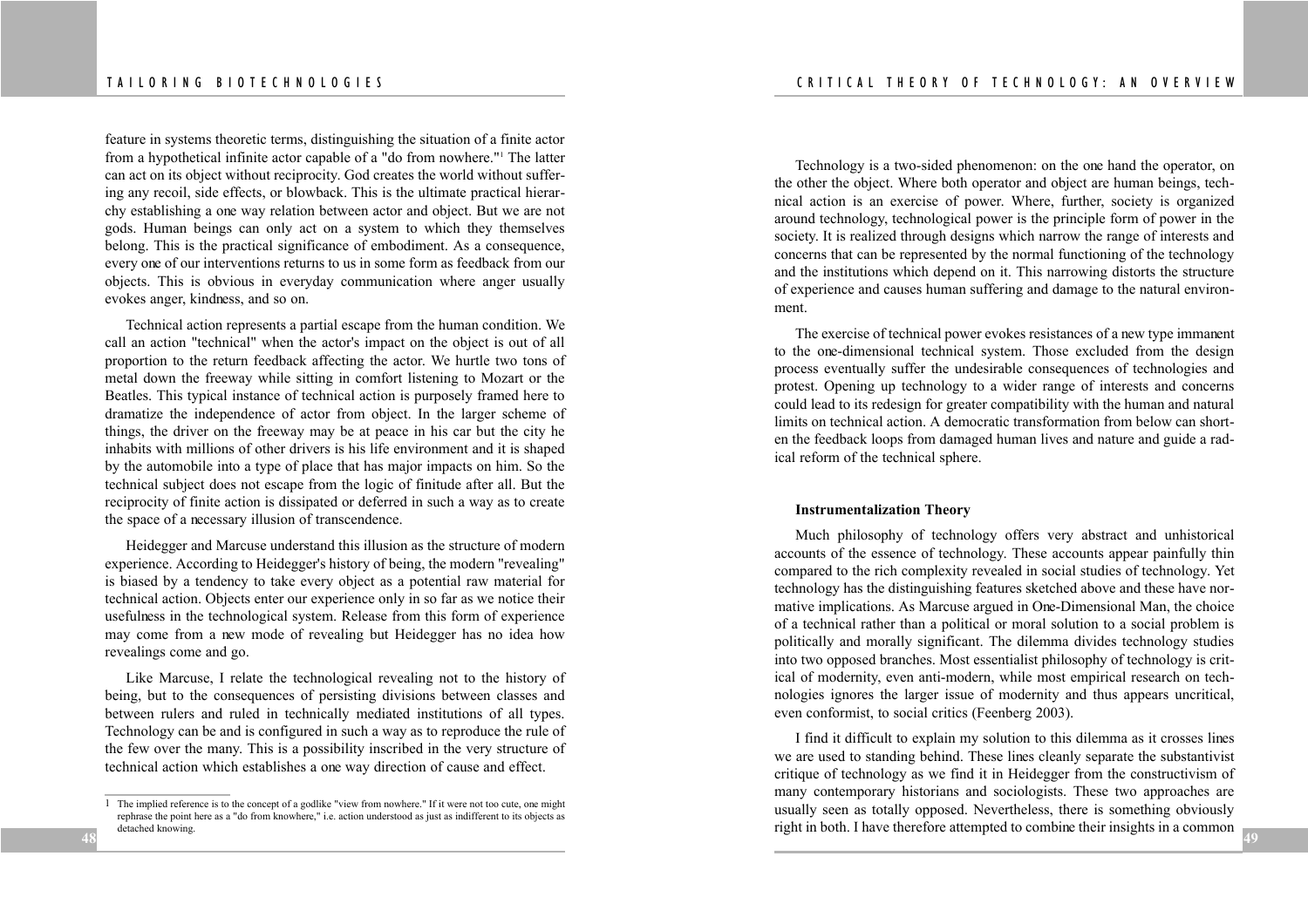framework which I call "instrumentalization theory."

Instrumentalization theory holds that technology must be analyzed at two levels, the level of our original functional relation to reality and the level of design and implementation. At the first level, we seek and find affordances that can be mobilized in devices and systems by decontextualizing the objects of experience and reducing them to their useful properties. This involves a process of de-worlding in which objects are torn out of their original contexts and exposed to analysis and manipulation while subjects are positioned for distanced control. Modern societies are unique in de-worlding human beings in order to subject them to technical action-we call it management-and in prolonging the basic gesture of de-worlding theoretically in technical disciplines which become the basis for complex technical networks.

At the second level, we introduce designs that can be integrated with other already existing devices and systems and with various social constraints such as ethical and aesthetic principles. The primary level simplifies objects for incorporation into a device while the secondary level integrates the simplified objects to a natural and social environment. This involves a process which, following Heidegger, we can call "disclosure" or "revealing" of a world. Disclosing involves a complementary process of realization which qualifies the original functionalization by orienting it toward a new world involving those same objects and subjects.

These two levels are analytically distinguished. No matter how abstract the affordances identified at the primary level, they carry social content from the secondary level in the elementary contingencies of a particular approach to the materials. Similarly, secondary instrumentalizations such as design specifications presuppose the identification of the affordances to be assembled and concretized. This is an important point. Cutting down a tree to make lumber and building a house with it are not the primary and secondary instrumentalizations respectively. Cutting down a tree "decontextualizes" it, but in line with various technical, legal and aesthetic considerations determining what kinds of trees can become lumber of what size and shape and are salable as such. The act of cutting down the tree is thus not simply "primary" but involves both levels as one would expect of an analytic distinction.

The theory is complicated, however, by the peculiar nature of differentiated modern societies. Some of the functions of the secondary instrumentalization do get distinguished institutionally rather than analytically. Thus the aesthetic function, an important secondary instrumentalization, may be separated out and assigned to a corporate "design division." Artists will then work in par- **<sup>50</sup>**

allel with engineers. This partial institutional separation of the levels of instrumentalization encourages the belief that they are completely distinct. This obscures the social nature of every technical act, including the work of engineers liberated from aesthetic considerations, if not from many other social influences, by their corporate environment.

Analysis at the first level is inspired by categories introduced by Heidegger and other substantivist critics of technology. However, because I do not ontologize those categories, nor treat them as a full account of the essence of technology, I believe I am able to avoid many of the problems associated with substantivism, particularly its anti-modernism. Analysis at the second level is inspired by empirical study of technology in the constructivist vein. I focus especially on the way actors perceive the meanings of the devices and systems they design and use. But again, I am selective in drawing on this tradition. I do not accept its exaggerated and largely rhetorical empiricism and its rejection of the categories of traditional social theory. Instead, I attempt to integrate its methodological insights to a more broadly conceived theory of modernity.

### **Culture**

In determinist and instrumentalist accounts of technology, efficiency serves as the unique principle of selection between successful and failed technical initiatives. On these terms technology appears to borrow the virtues generally attributed to scientific rationality. Philosophy of technology demystifies these claims to the necessity and universality of technical decisions. In the 1980s, the constructivist turn in technology studies offered a methodologically fruitful approach to demonstrating this in a wide range of concrete cases.

Constructivists show that many possible configurations of resources can yield a working device capable of efficiently fulfilling its function. The different interests of the various actors involved in design are reflected in subtle differences in function and preferences for one or another design of what is nominally the same device. Social choices intervene in the selection of the problem definition as well as its solution. Efficiency is thus not decisive in explaining the success or failure of alternative designs since several viable options usually compete at the inception of a line of development. Technology is "underdetermined" by the criterion of efficiency and responsive to the various particular interests and ideologies that select among these options. Technology is not "rational" in the old positivist sense of the term but socially relative; the outcome of technical choices is a world that supports the way of life of one or another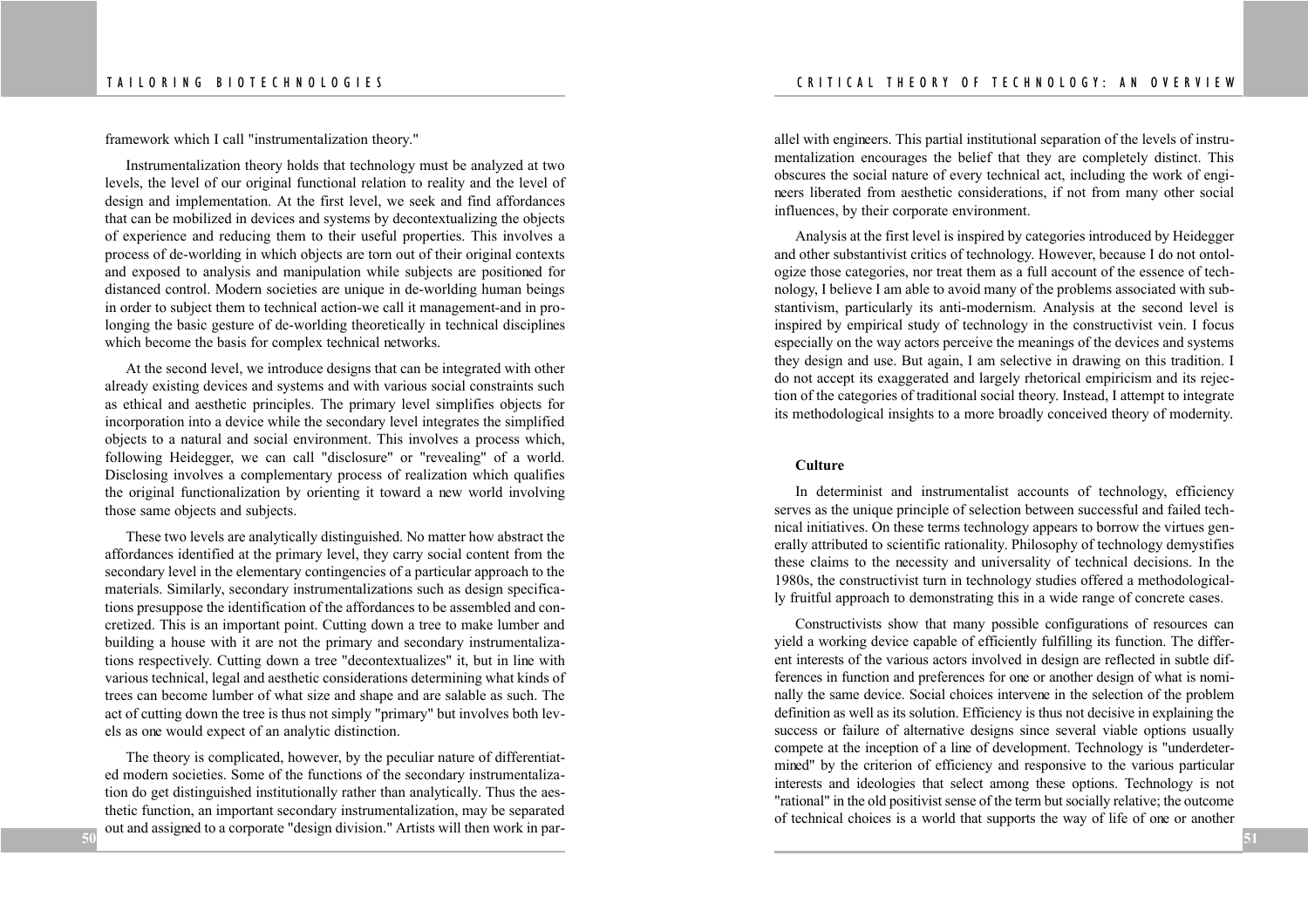influential social group. On these terms the technocratic tendencies of modern societies could be interpreted as an effect of limiting the groups intervening in design to technical experts and the corporate and political elites they serve.

In my formulation of this thesis, I argue that the intervention of interests and ideologies does not necessarily reduce efficiency, but biases its achievement according to a broader social program. I have introduced the concept of "technical code" to articulate this relationship between social and technical requirements. A technical code is the realization of an interest or ideology in a technically coherent solution to a problem. Although some technical codes are formulated explicitly by technologists themselves, I am seeking a more general analytic tool that can be applied even in the absence of such formulations. More precisely, then, a technical code is a criterion that selects between alternative feasible technical designs in terms of a social goal. "Feasible" here means technically workable. Goals are "coded" in the sense of ranking items as ethically permitted or forbidden, or aesthetically better or worse. or more or less socially desirable. These types of codes reflect the secondary instrumentalizations of the instrumentalization theory, such as ethical and aesthetic mediations. "Socially desirable" refers not to some universal criterion but to a hegemonic value such as health or the nuclear family. Such values are formulated by the social theorist as technical codes in ideal-typical terms, i.e. as a simple rule or criterion. A prime example in the history of technology is the imperative requirement to deskill labor in the course of industrialization rather than preserving or enhancing skills.

Where such codes are reinforced by individuals' perceived self-interest and law, their political import usually passes unnoticed. This is what it means to call a certain way of life culturally secured and a corresponding power hegemonic. Just as political philosophy problematizes cultural formations that have rooted themselves in law, so philosophy of technology problematizes formations that have successfully rooted themselves in technical codes.

#### **Operational Autonomy**

For many of critics of technological society, Marx is now irrelevant, an outdated critic of capitalist economics. I disagree. I believe Marx had important insights for philosophy of technology. He focused so exclusively on economics because production was the principal domain of application of technology in his time. With the penetration of technical mediation into every sphere of social life, the contradictions and potentials he identified in technol-

#### ogy follow as well.

In Marx the capitalist is ultimately distinguished not so much by ownership of wealth as by control of the conditions of labor. The owner has not merely an economic interest in what goes on within his factory, but also a technical interest. By reorganizing the work process, he can increase production and profits. Control of the work process, in turn, leads to new ideas for machinery and the mechanization of industry follows in short order. This leads over time to the invention of a specific type of machinery which deskills workers and requires management. Management acts technically on persons, extending the hierarchy of technical subject and object into human relations in pursuit of efficiency. Eventually professional managers represent and in some sense replace owners in control of the new industrial organizations. Marx calls this the impersonal domination inherent in capitalism in contradistinction to the personal domination of earlier social formations. It is a domination embodied in the design of tools and the organization of production. In a final stage, which Marx did not anticipate, techniques of management and organization and types of technology first applied to the private sector are exported to the public sector where they influence fields such as government administration, medicine, and education. The whole life environment of society comes under the rule of technique. In this form the essence of the capitalist system can be transferred to socialist regimes built on the model of the Soviet Union.2

The entire development of modern societies is thus marked by the paradigm of unqualified control over the labor process on which capitalist industrialism rests. It is this control which orients technical development toward disempowering workers and the massification of the public. I call this control "operational autonomy," the freedom of the owner or his representative to make independent decisions about how to carry on the business of the organization, regardless of the views or interests of subordinate actors and the surrounding community. The operational autonomy of management and administration positions them in a technical relation to the world, safe from the consequences of their own actions. In addition, it enables them to reproduce the conditions of their own supremacy at each iteration of the technologies they command. Technocracy is an extension of such a system to society as a whole in response to the spread of technology and management to every sector of social life. Technocracy armors itself against public pressures, sacrifices val-

<sup>2</sup> How Marx could overlook this possible outcome, along with most 19th Century radicals thinkers, is discussed in Feenberg (2004b) through a comparison of Edward Bellamy's utopian novel Looking Backward and Huxley's famous dystopia, Brave New World, which each exemplify a different conception of the boundaries of technique.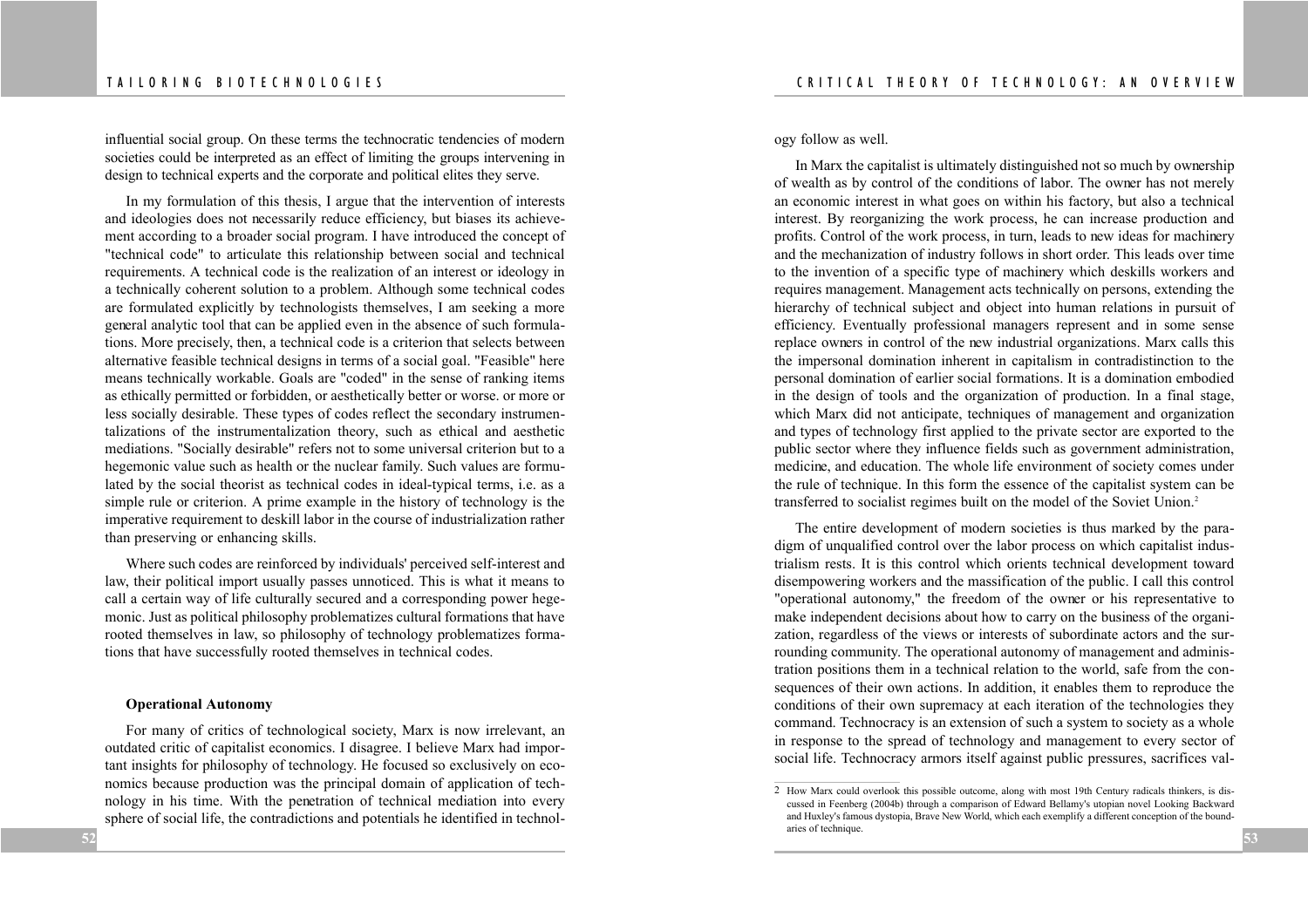ues, and ignores needs incompatible with its own reproduction and the perpetuation of its technical traditions.

The technocratic tendency of modern societies represents one possible path of development, a path that is peculiarly truncated by the demands of power. Technology has other beneficial potentials that are suppressed under the capitalism and state socialism that could emerge along a different developmental path. In subjecting human beings to technical control at the expense of traditional modes of life while sharply restricting participation in design, technocracy perpetuates elite power structures inherited from the past in technically rational forms. In the process it mutilates not just human beings and nature, but technology as well. A different power structure would innovate a different technology with different consequences.

Is this just a long detour back to the notion of the neutrality of technology? I do not believe so. Neutrality generally refers to the indifference of a specific means to the range of possible ends it can serve. If we assume that technology as we know it today is indifferent with respect to human ends in general, then indeed we have neutralized it and placed it beyond possible controversy. Alternatively, it might be argued that technology as such is neutral with respect to all the ends that can be technically served. But neither of these positions make sense. There is no such thing as technology as such. Today we employ this specific technology with limitations that are due not only to the state of our knowledge but also to the power structures that bias this knowledge and its applications. This really existing contemporary technology favors specific ends and obstructs others.

The larger implication of this approach has to do with the ethical limits of the technical codes elaborated under the rule of operational autonomy. The very same process in which capitalists and technocrats were freed to make technical decisions without regard for the needs of workers and communities generated a wealth of new "values," ethical demands forced to seek voice discursively. Most fundamentally, democratization of technology is about finding new ways of privileging these excluded values and realizing them in the new technical arrangements.

A fuller realization of technology is possible and necessary. We are more and more frequently alerted to this necessity by the threatening side effects of technological advance. Technology "bites back," as Edward Tenner reminds us, with fearful consequence as the deferred feedback loops that join technical subject and object become more obtrusive (Tenner 1996). The very success of our technology in modifying nature insures that these loops will grow shorter **<sup>54</sup>**

as we disturb nature more violently in attempting to control it. In a society such as ours, which is completely organized around technology, the threat to survival is clear.

### **Resistance**

What can be done to reverse the tide? Only the democratization of technology can help. This requires in the first instance shattering the illusion of transcendence by revealing the feedback loops to the technical actor. The spread of knowledge by itself is not enough to accomplish this. For knowledge to be taken seriously, the range of interests represented by the actor must be enlarged so as to make it more difficult to offload feedback from the object onto disempowered groups. But only a democratically constituted alliance of actors, embracing those very groups, is sufficiently exposed to the consequences its own actions to resist harmful projects and designs at the outset. Such a broadly constituted democratic technical alliance would take into account destructive effects of technology on the natural environment as well as on human beings.

Democratic movements in the technical sphere aim to constitute such alliances. But this implies restoring the agency of those treated as objects of management in the dominant technical code. How to understand this transformation? It will not work to simply multiply the number of managers. Subordinate actors must intervene in a different way from dominant ones.

Michel de Certeau offers an interesting interpretation of Foucault's theory of power which can be applied to this problem (de Certeau 1980). He distinguishes between the strategies of groups with an institutional base from which to exercise power and the tactics of those subject to that power and who, lacking a base for acting continuously and legitimately, maneuver and improvise micropolitical resistances. Note that de Certeau does not personalize power as a possession of individuals but articulates the Foucauldian correlation of power and resistance. This works remarkably well as a way of thinking about immanent tensions within technically mediated organizations, not surprisingly given Foucault's concern with institutions based on scientific-technical "regimes of truth."

Technological systems impose technical management on human beings. Some manage, others are managed. These two positions correspond to de Certeau's strategic and tactical standpoints. The world appears quite differently from these two positions. The strategic standpoint privileges considerations **<sup>55</sup>**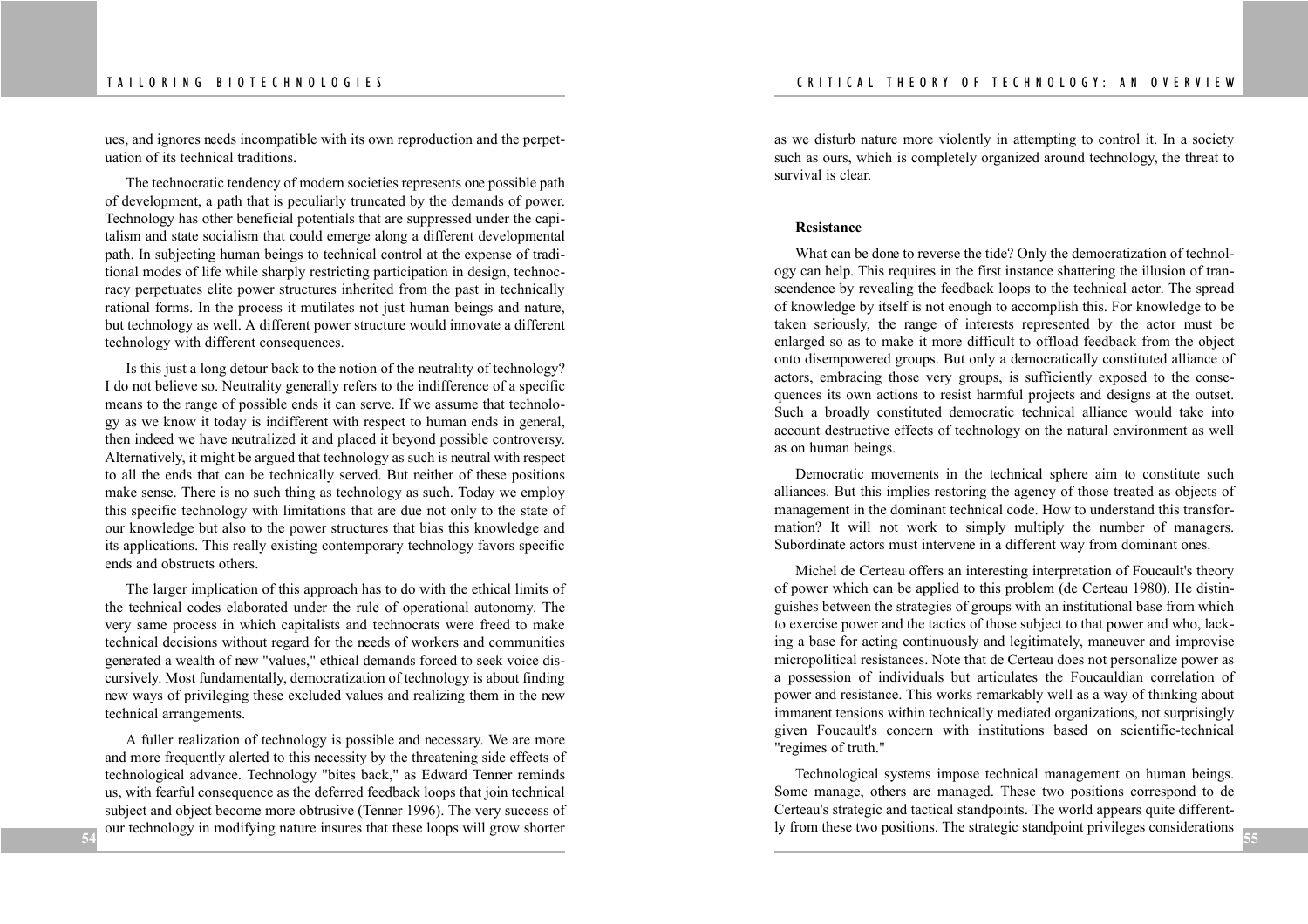of control and efficiency and looks for affordances, precisely what Heidegger criticizes in technology. My most basic complaint about Heidegger is that he himself adopts unthinkingly the strategic standpoint on technology in order to condemn it. He sees it exclusively as a system of control and overlooks its role in the lives of those subordinate to it.

The tactical standpoint of those subordinates is far richer. It is the everyday lifeworld of a modern society in which devices form a nearly total environment. In this environment, the individuals identify and pursue meanings. Power is only tangentially at stake in most interactions, and when it becomes an issue, resistance is temporary and limited in scope by the position of the individuals in the system. Yet insofar as masses of individuals are enrolled in technical systems, resistances will inevitably arise and can weigh on the future design and configuration of the systems and their products.

Consider the example of air pollution. So long as those responsible for it could escape the health consequences of their actions to green suburbs, leaving poor urban dwellers to breath filthy air, there was little support for technical solutions to the problem. Pollution controls were seen as costly and unproductive by those with the power to implement them. Eventually, a democratic political process sparked by the spread of the problem and protests by the victims and their advocates legitimated the externalized interests. Only then was it possible to assemble a social subject including both rich and poor able to make the necessary reforms. This subject finally forced a redesign of the automobile and other sources of pollution, taking human health into account. This is an example of a politics of design that will lead ultimately to a more holistic technological system.

An adequate understanding of the substance of our common life cannot ignore technology. How we configure and design cities, transportation systems, communication media, agriculture and industrial production is a political matter. And we are making more and more choices about health and knowledge in designing the technologies on which medicine and education increasingly rely. Furthermore, the kinds of things it seems plausible to propose as advances or alternatives are to a great extent conditioned by the failures of the existing technologies and the possibilities they suggest. The once controversial claim that technology is political now seems obvious.

#### **Recontextualizing Strategies**

There was a time not so long ago when general condemnation of technology seemed plausible to many social critics. The attitude lingers and inspires a certain haughty disdain for technology among intellectuals who nevertheless employ it constantly in their daily lives. Increasingly, however, social criticism has turned to the study and advocacy of possible reconfigurations and transformations of technology to accommodate it to values excluded from the original design networks. This approach emerged first in the environmental movement which was successful in modifying the design of technologies through regulation and litigation. Today the approach continues in proposals for transforming biotechnologies and computing. The instrumentalization theory suggests a general account of the strategies employed in such movements.

The primary instrumentalization involves decontextualization, which shatters pre-existing natural arrangements, often of great complexity. Of course no decontextualization can be absolute. The process is always conditioned by secondary instrumentalizations which offer a partial recontextualization of the object in terms of various technical and social requirements. As in the example of logging and construction discussed above, so in every case where objects are stripped of their natural connections, new technical and social connections are implicit in the very manner of their reduction and simplification for technical employment.

Constructive criticism of technology takes aim precisely at the deficiencies in this recontextualization process for it is here that the bias of design is introduced. This is particularly clear under capitalism, where successful business strategies often involve breaking free of various social constraints on the pursuit of profits. Thus the favored recontextualizations tend to be minimal and to ignore the values and interests of many of the human beings who are involved in capitalist technical networks, whether they be workers, consumers, or members of a community hosting production facilities. In the case of logging it has been difficult to convince corporations to pay attention to the health of forests and the beauty of nature, goods that may appeal to communities in the vicinity and to environmentalists although neither are invited to participate in the design of logging projects.

Real world ethical controversies involving technology such as this often turn on the supposed opposition of current standards of technical efficiency and values. But this opposition is factitious; current technical methods or standards were once discursively formulated as values and at some time in the past translated into the technical codes we take for granted today. This point is **<sup>57</sup>**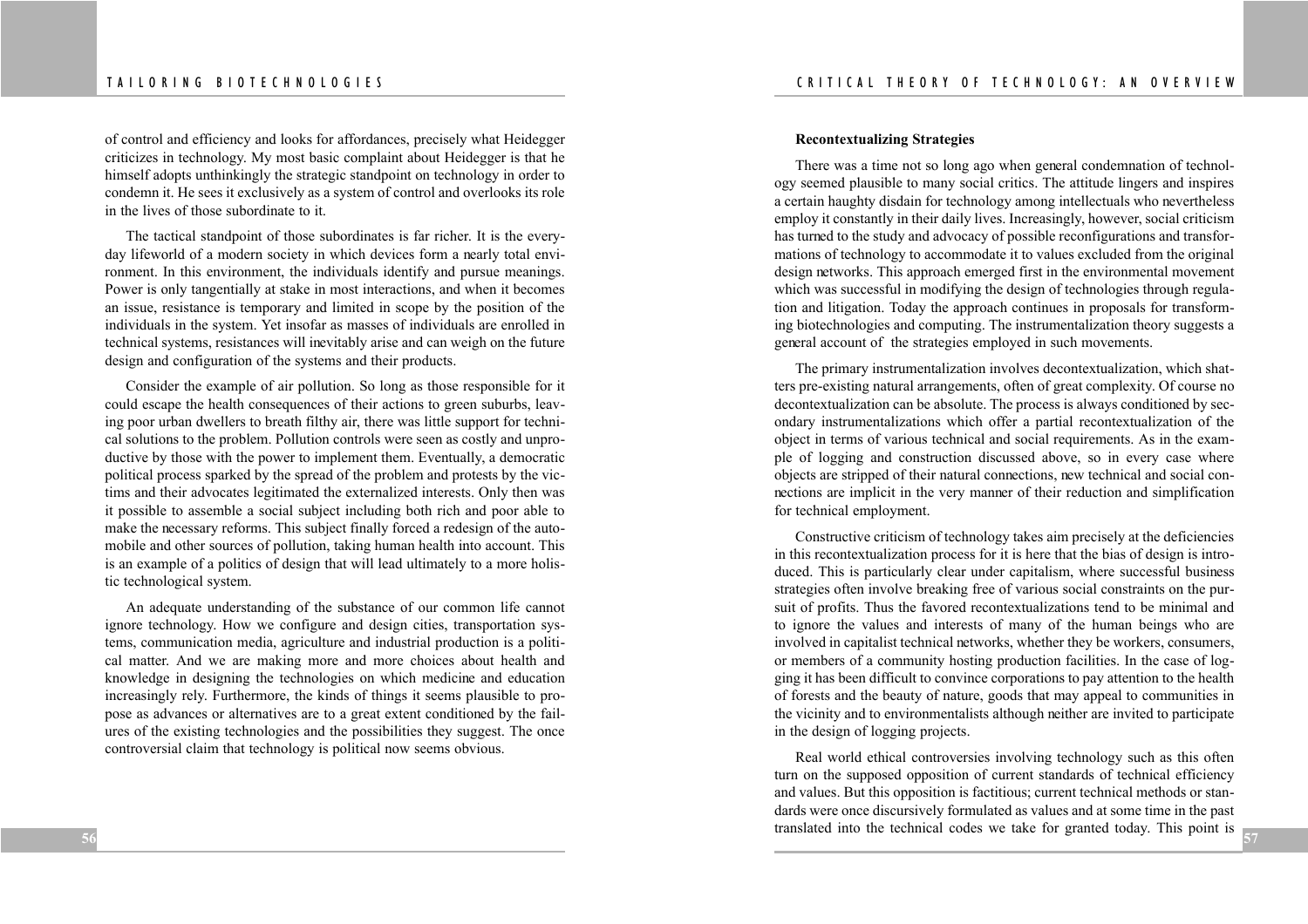quite important for answering the usual so-called practical objections to ethical arguments for social and technological reform. It seems as though the best way to do the job is compromised by attention to extraneous matters such as health or natural beauty. But the division between what appears as a condition of technical efficiency and what appears as a value external to the technical process is itself a function of social and political decisions biased by unequal power. All technologies incorporate the results of such decisions and thus favor one or another actor's values or in the best of cases combine the values of several actors in clever combinations that achieve multiple goals.

This latter strategy involves technical "concretizations," the multiplication of the functions served by the structure of the technology. <sup>3</sup> In this way wider or neglected contexts can be brought to bear on technological design without loss of efficiency. A refrigerator equipped to use an ozone-safe refrigerant achieves environmental goals with the same structures that keep the milk cold. What goes for devices may be even more true of living things and human beings enrolled in technical networks. For example, industrial animal husbandry can be reorganized in ways that respect the needs of animals while employing their spontaneous behaviors in an improved environment to protect their health and hence the efficiency of the operation (Bos, Koerkamp and Groenestein, 2003; Bos 2004).

Larger issues of social policy are raised by contemporary genomics in its relation to agriculture. New developments responsive to the technical code promoted by agribusiness enhance the operational autonomy of the firm while disempowering farmers with consequences for their identity as technical actors and in some cases for the productivity of their fields as well. Alternative research strategies are feasible in which local knowledge and situations play a larger role, preserving also the role of the farmer in actively deciding on significant technical aspects of production (Ruivenkamp, 2003). Where the headquarters of agribusiness firms are located in the developed world and the farmers in the impoverished periphery, it is possible to speak of technological imperialism without irrationalist implications. Here struggles over technical design have a clear political content.

### **Terminal Subjects**

I want to conclude these reflections with an example with which I am personally familiar, which I hope will illustrate the fruitfulness of my approach. I

2 The concept of concretization was introduced by Gilbert Simondon (1958). For further discussion of this concept see Feenberg (1999, chap. 9).

have been involved with the evolution of communication by computer since the early 1980s both as an active participant in innovation and as a researcher. I came to this technology with a background in modernity theory, specifically Heidegger and Marcuse, but it quickly became apparent that they offered little guidance in understanding computerization. Their theories emphasized the role of technologies in dominating nature and human beings. Heidegger dismissed the computer as the pure type of modernity's machinery of control. Its de-worlding power reaches language itself which is reduced to the mere position of a switch (Heidegger 1998, 140).

But what we were witnessing in the early 1980s was something quite different, the contested emergence of the new communicative practices of online community. Subsequently, we have seen cultural critics inspired by modernity theory recycle the old approach for this new application, denouncing, for example, the supposed degradation of human communication on the Internet. Albert Borgmann argues that computer networks de-world the person, reducing human beings to a flow of data the "user" can easily control (Borgmann 1992, 108). The terminal subject is basically an asocial monster despite the appearance of interaction online. But that critique presupposes that computers are actually a communication medium, if an inferior one, precisely the issue twenty years ago. The prior question that must therefore be posed concerns the emergence of the medium itself. Most recently the debate over computerization has touched higher education, where proposals for automated online learning have met determined faculty resistance in the name of human values. Meanwhile, actual online education is emerging as a new kind of communicative practice (Feenberg 2002 chap. 5).

The pattern of these debates is suggestive. Approaches based on modernity theory are uniformly negative and fail to explain the experience of participants in computer communication. But this experience can be analyzed in terms of instrumentalization theory. The computer simplifies a full blown person into a "user" in order to incorporate him or her into the network. Users are decontextualized in the sense that they are stripped of body and community in front of the terminal and positioned as detached technical subjects. At the same time, a highly simplified world is disclosed to the user which is open to the initiatives of rational consumers. They are called to exercise choice in this world.

The poverty of this world appears to be a function of the very radical deworlding involved in computing. However, we will see that this is not the correct explanation. Nevertheless, the critique is not entirely artificial; there are types of online activity that confirm it and certain powerful actors do seek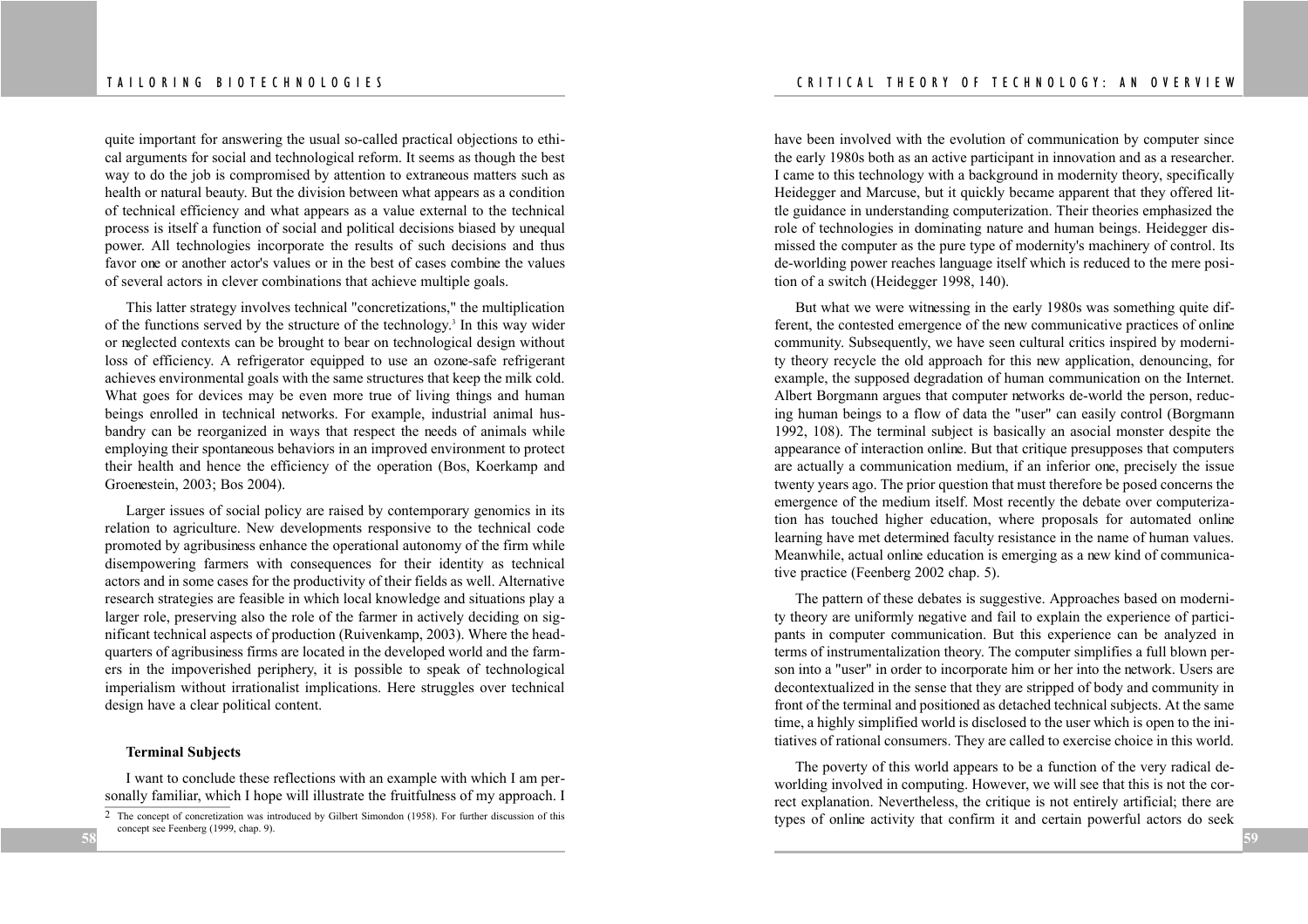enhanced control through computerization. But most modernity theorists overlook the struggles and innovations of users engaged in appropriating the medium to create online communities or legitimate educational innovations. In ignoring or dismissing these aspects of computerization, they fall back into a more or less disguised determinism.

The "posthumanist" approach to the computer inspired by commentators in cultural studies suffers from related problems. This approach often leads to a singular focus on the most "dehumanizing" aspects of computerization, such as anonymous communication, online role playing, and cybersex (Turkle 1995). Paradoxically, these aspects of the online experience are interpreted in a positive light as the transcendence of the "centered" self of modernity (Stone 1995). But such posthumanism is ultimately complicit with the humanistic critique of computerization it pretends to transcend in that it accepts a similar definition of the limits of online interaction. Again, what is missing is any sense of the transformations the technology undergoes at the hands of users animated by more traditional visions than one would suspect from this choice of themes (Feenberg and Barney 2004; Kirkpatrick, 2004).

The effective synthesis of these various approaches would offer a more complete picture of computerization than any one of them alone. In my writings in this field I have tried to accomplish this. I set out not from a hypothesis about the essence of the computer, for example, that it privileges control or communication, humanist or posthumanist values, but rather from an analysis of the way in which such hypotheses influence the actors themselves, shaping design and usage.

The lifeworld of technology is the medium within which the actors engage with the computer. In this lifeworld, processes of interpretation are central. Technical resources are not simply pregiven but acquire their meaning through these processes. As computer networks developed, communication functions were often introduced by users rather than treated as normal affordances of the medium by the originators of the systems. In Latour's language, the "collective" is re-formed around the contested constitution of the computer as this or that type of mediation responsive to this or that actor's program (Latour, 1999). To make sense of this history, the competing visions of designers and users must be introduced as a significant shaping force. The contests between control and communication, humanism and posthumanism must be the focus of the study of innovations such as the Internet.

#### **Online Education**

Consider the case of the current struggle over the future of online education (Feenberg 2002, chap. 5). In the late 1990s, corporate strategists, state legislators, top university administrators, and "futurologists" lined up behind a vision of online education based on automation and deskilling. Their goal was to replace (at least for the masses) face-to-face teaching by professional faculty with an industrial product, infinitely reproducible at decreasing unit cost, like CDs, videos, or software. The overhead of education would decline sharply and the education "business" would finally become profitable. This is "modernization" with a vengeance.

In opposition to this vision, faculty mobilized in defense of the human touch. This humanistic opposition to computerization takes two very different forms. There are those who are opposed in principle to any electronic mediation of education. This position has no effect on the quality of computerization but only on its pace. But there are also numerous faculty who favor a model of online education that depends on human interaction on computer networks. On this side of the debate, a very different conception of modernity prevails. In this alternative conception, to be modern is to multiply opportunities for and modes of communication. The meaning of the computer shifts from a coldly rational information source to a communication medium, a support for human development and online community. This alternative can be traced down to the level of technical design, for example, the conception of educational software and the role of asynchronous discussion forums (Hamilton and Feenberg, 2005).

These approaches to online education can be analyzed in terms of the model of de-worlding and disclosing introduced above. Educational automation decontextualizes both the learner and the educational "product" by breaking them loose from the existing world of the university. The new world disclosed on this basis confronts the learner as technical subject with menus, exercises, and questionnaires rather than with other human beings engaged in a shared learning process.

The faculty's model of online education involves a much more complex secondary instrumentalization of the computer in the disclosure of a much richer world. The original positioning of the user is similar: the person facing a machine. But the machine is not a window onto an information mall but rather opens up onto a social world that is morally continuous with the social world of the traditional campus. The terminal subject is involved as a person in a new kind of social activity and is not limited by a set of canned menu **<sup>61</sup>**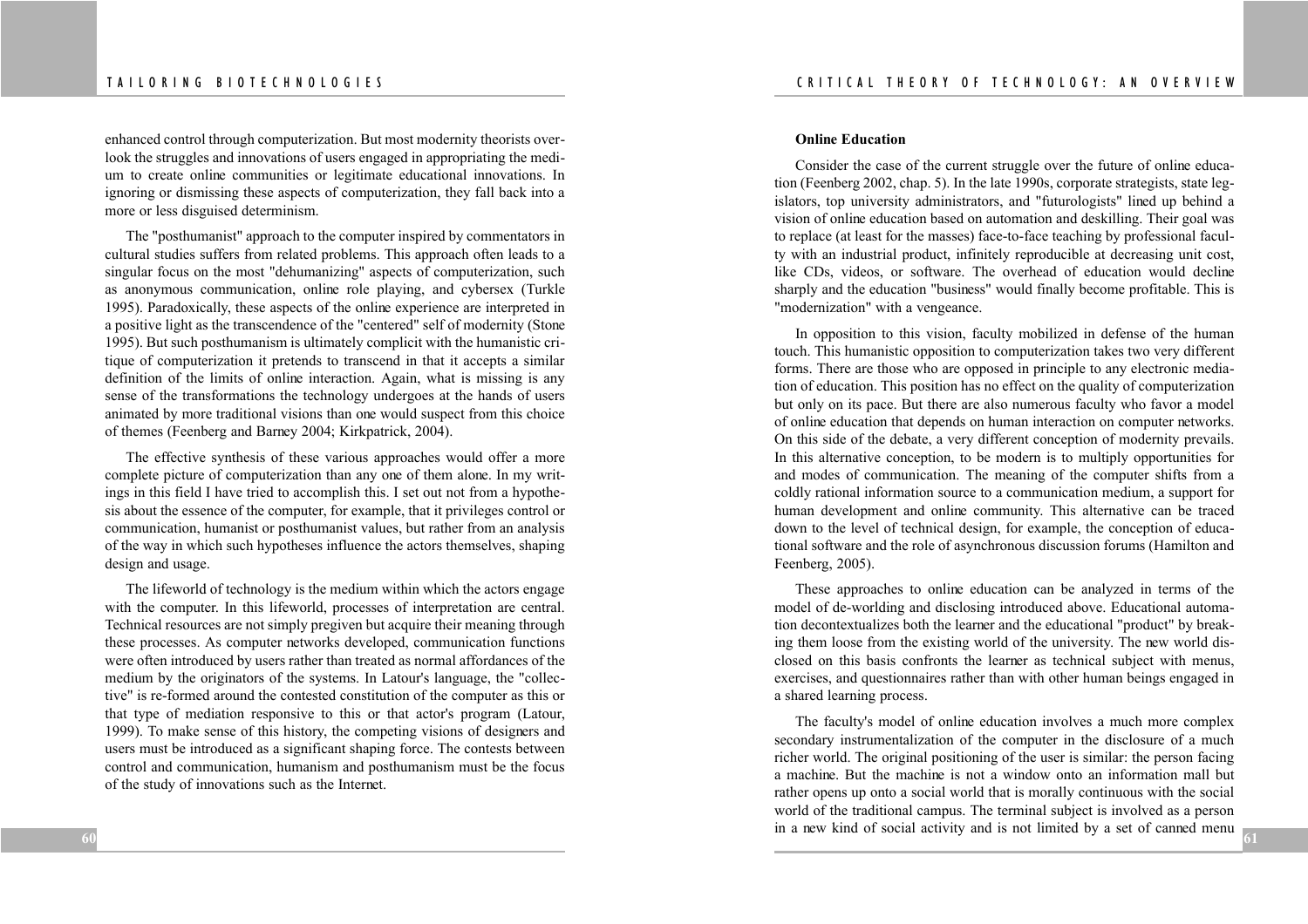options to the role of individual consumer. The corresponding software opens the range of the subject's initiative far more widely than an automated design. This is a more democratic conception of networking that engages it across a wider range of human needs.

The analysis of the dispute over educational networking reveals patterns which appear throughout modern society. In the domain of media, these patterns involve playing off primary and secondary instrumentalizations in different combinations that privilege either a technocratic model of control or a democratic model of communication. Characteristically, a technocratic notion of modernity inspires a positioning of the user that sharply restricts potential initiative, while a democratic conception enlarges initiative in more complex virtual worlds. Parallel analyses of production technology, biotechnology, medical technology and environmental problems would reveal similar patterns that could be clarified by reference to the actors' perspectives in similar ways.

#### **Conclusion**

Philosophy of technology has come a long way since Heidegger and Marcuse. Inspiring as are these thinkers, we need to devise our own response to the situation in which we find ourselves. Capitalism has survived its various crises and now organizes the entire globe in a fantastic web of connections with contradictory consequences. Manufacturing flows out of the advanced countries to the low wage periphery as diseases flow in. The Internet opens fantastic new opportunities for human communication, and is inundated with commercialism. Human rights proves a challenge to regressive customs in some countries while providing alibis for new imperialist ventures in others. Environmental awareness has never been greater, yet nothing much is done to address looming disasters such as global warming. Nuclear proliferation is finally fought with energy in a world in which more and more countries have good reasons for acquiring nuclear weapons.

Building an integrated and unified picture of our world has become far more difficult as technical advances break down the barriers between spheres of activity to which the division between disciplines corresponds. I believe that critical theory of technology offers a platform for reconciling many apparently conflicting strands of reflection on technology. Only through an approach that is both critical and empirically oriented is it possible to make sense of what is going on around us now. The first generation of Critical Theorists called for just such a synthesis of theoretical and empirical approaches.

Critical Theory was above all dedicated to interpreting the world in the light of its potentialities. Those potentialities are identified through serious study of what is. Empirical research can thus be more than a mere gathering of facts and can inform an argument with our times. Philosophy of technology can join together the two extremes - potentiality and actuality - norms and facts - in a way no other discipline can rival. It must challenge the disciplinary prejudices that confine research and study in narrow channels and open perspectives on the future.

#### **Bibliography**

Borgmann, Albert,. *Crossing the Postmodern Divide.* (Chicago: University of Chicago Press, 1992).

- Bos, Bram, *Een kwestie van beheersing.* (Amsterdam: Academisch Proefschrift, Vrije Universiteit, 2003).
- Bos, Bram, Peter Koerkamp, Karin Groenestein, "A novel design approach for livestock housing based on recursive control-with examples to reduce environmental pollution," *Livestock Production Science* 84 (2003), 157-170.

de Certeau, Michel. *L'Invention du Quotidien* (Paris: UGE, 1980).

Feenberg, Andrew, *Critical Theory of Technology* (New York: Oxford University Press, 1991).

- "Building a Global Network: The WBSI Experience," in L. Harasim, ed., *Global Networks: Computerizing the International Community* (Cambridge, Mass.: MIT Press, 1993), pp. 185-197.
- -*Alternative Modernity: The Technical Turn in Philosophy and Social Theory* (Los Angeles: University of California Press, 1995).

- *Questioning Technolog*.( London and New York: Routledge, 1999).

-*Transforming Technology: A Critical Theory Revisited* (New York: Oxford, 2002).

- Feenberg, Andrew "Modernity Theory and Technology Studies: Reflections on Bridging the Gap." In Misa, T., P. Brey, and A. Feenberg, eds., *Modernity and Technology*. (Cambridge, Mass.: MIT Press, 2003).

-*Heidegger and Marcuse: The Catastrophe and Redemption of Technology* (New York: Routledge, 2004a).

-"Looking Forward, Looking Backward: Reflections on the 20th Century," in D. Tabachnick and T. Koivukoski, eds., *Globalization, Technology and Philosophy* (Albany: SUNY, 2004b).

Feenberg, Andrew and Darin Barney. *Community in the Digital Age.* (Lanham: Rowman and Littlefield, 2004.) Hamilton, Edward, Andrew Feenberg, "The Technical Codes of Online Education," *E-Learning,* forthcoming, 2005.

Kirkpatrick, Graeme. *Critical Technology: A Social Theory of Personal Computing*. (Aldershot, England: Ashgate, 2004.)